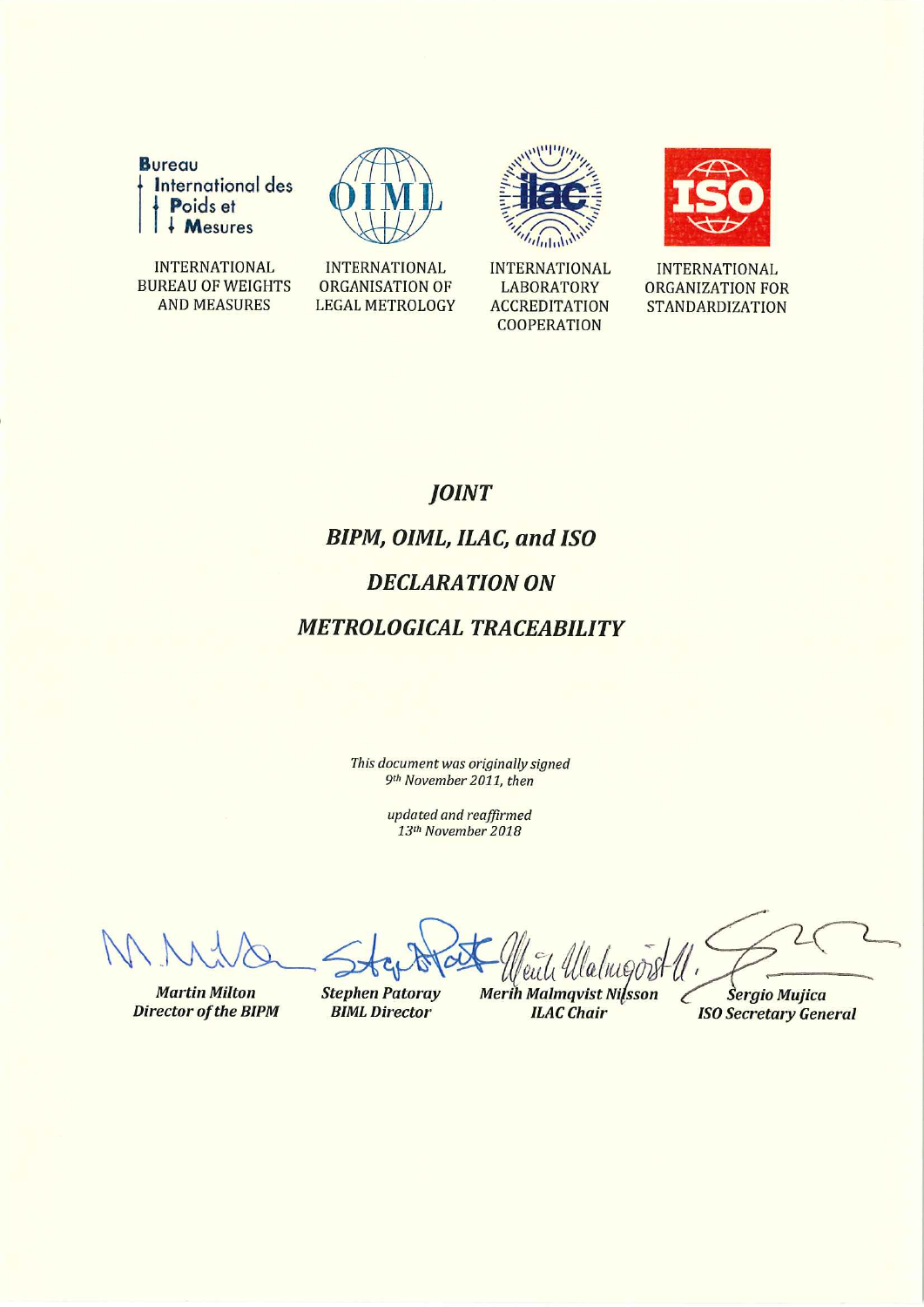### **1. Background**

The International Bureau of Weights and Measures (BIPM), the International Organization of Legal Metrology (OIML), the International Laboratory Accreditation Cooperation (ILAC) and the International Organization for Standardization (ISO) are four international bodies responsible for metrology, accreditation and standardization worldwide.

Recognizing the importance of metrologically traceable measurement results to the core missions of our Organizations, we have drawn up this declaration. We encourage our Members, as well as others for whom metrological traceability is important, to adopt the recommendations below. We also encourage other bodies to declare their support for the principles and practices embodied in this declaration wherever possible.

#### **2. The importance of metrological traceability**

We assert that international consistency and comparability of measurements are required if the missions of our Organizations are to be achieved. In particular, measurement comparability is an essential characteristic of an international system within which measurement results can be universally accepted. This international consistency and comparability can only be guaranteed if measurement results are metrologically traceable to internationally recognized references. In general, these references are those of the International System of Units (SI)<sup>1</sup>. Where such traceability is not yet feasible, measurement results should be traceable to certified values of reference materials or results of reference measurement procedures, specified methods or consensus standards that are clearly described and accepted as providing measurement results fit for their intended use and ensured by suitable comparison, (for example, hardness scales, reference standards established by the World Health Organization, and measurement procedures accepted by the JCTLM2). The international standard *ISO/IEC 17025 'General requirements for the competence of testing and calibration laboratories'* details the expected requirements and provides further information on metrological traceability.

All four bodies collaborate, with other international stakeholders, in the Joint Committee for Guides in Metrology, (JCGM) responsible for developing common documents. Two JCGM documents key to this Declaration are:

- *– Uncertainty in Measurement Part 3 Guide to the Expression of Uncertainty in Measurement (GUM) – JCGM 100, (and related OIML G 1-100 and ISO/IEC Guide 98-3)* promote a consistent and common approach to the evaluation of measurement uncertainty in a variety of metrological situations; and
- *– "International vocabulary of metrology Basic and general concepts and associated terms (VIM) – JCGM 200, (and related OIML V 2-200 and ISO/IEC Guide 99).*

In particular, the VIM defines metrological traceability as:

*"property of a measurement result whereby the result can be related to a reference through a documented unbroken chain of calibrations, each contributing to the measurement uncertainty".*

Metrological traceability therefore embodies the concepts of measurement uncertainty and calibrations against a hierarchy of reference standards.

Metrological traceability is one of the elements that establishes international confidence in the worldwide equivalence of measurements. The framework described in this document enables legislators, regulators and exporters/importers to take advantage of an international set of mutually supportive systems, which demonstrate equivalence of measurements, thereby significantly reducing technical barriers to trade (TBTs), which might otherwise result from a lack of equivalence.

<sup>1</sup> <https://www.bipm.org/en/measurement-units/>

<sup>&</sup>lt;sup>2</sup> <https://www.bipm.org/en/worldwide-metrology/jctlm-cooperation/>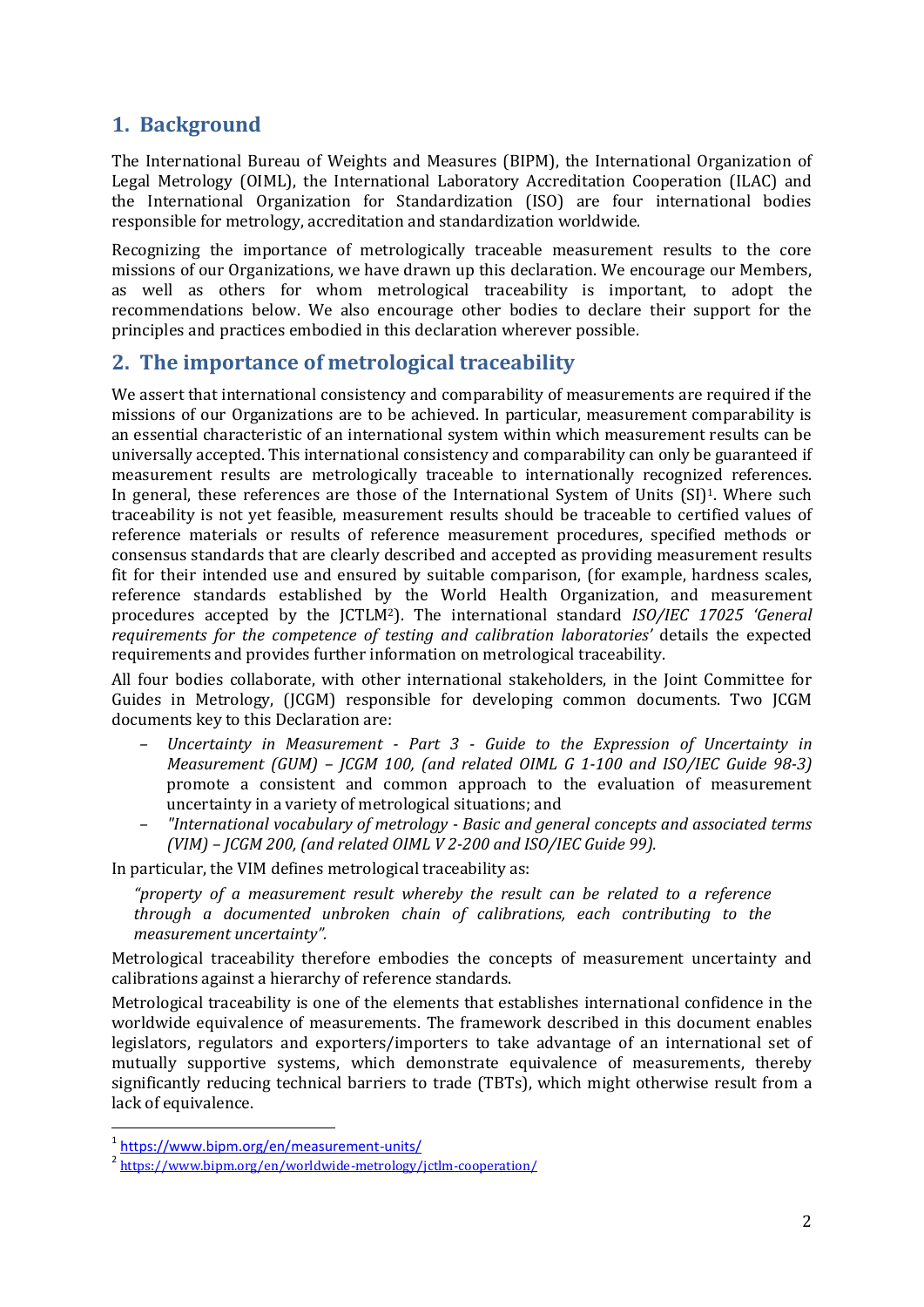## **3. Recommendation**

The BIPM, OIML, ILAC, and ISO endorse the following recommendations:

- *–* In order to be able to rely on their international acceptability, calibrations should be performed
	- *-* in National Metrology Institutes which should normally be signatories to the CIPM MRA<sup>3</sup> and have CMCs<sup>4</sup> published in the relevant areas of the KCDB<sup>5</sup> or
	- *-* in laboratories accredited to ISO/IEC 17025 by accreditation bodies that are signatories to the ILAC Arrangement<sup>6</sup>;
- *–* measurement uncertainty should follow the principles established in the GUM9;
- *–* the results of the measurements made in accredited laboratories should be traceable to the SI7;
- *–* NMIs providing metrological traceability for accredited laboratories should normally be signatories to the CIPM MRA and have CMCs published in the relevant areas of the KCDB;
- *–* within the OIML-CS8, accreditation should be provided by bodies which are signatories to the ILAC Arrangement and the above policies on metrological traceability to the SI should be followed.

The above principles should be used whenever there is a need to demonstrate metrological traceability for international acceptability.

#### **4. Use of this Declaration**

These principles underpin a worldwide measurement system which provides a robust, internationally accepted framework within which users can have confidence in the validity and acceptability of measurement results. The parties strongly encourage legislators and regulators to refer to the CIPM Mutual Recognition Arrangement, the ILAC Mutual Recognition Arrangement, and the OIML Certification System and to accept measurement results made within them, thereby helping avoid technical barriers to trade. We also invite other interested parties to endorse these principles and to make use of them in their own work.

**.** 

<sup>3</sup> <http://www.bipm.org/en/cipm-mra/>

<sup>4</sup> Calibration and measurement capabilities

<sup>5</sup> <http://kcdb.bipm.org/>

<sup>&</sup>lt;sup>6</sup> Signatories are listed on ILAC website - [www.ilac.org](http://www.ilac.org/)

<sup>7</sup> In the case that this is not possible, or not yet possible, to other internationally agreed references

<sup>&</sup>lt;sup>8</sup> [OIML Certification System](https://www.oiml.org/en/certificates/en/certificates/oiml-cs/important-information)

<sup>&</sup>lt;sup>9</sup>https://www.bipm.org/en/committees/jc/jcgm/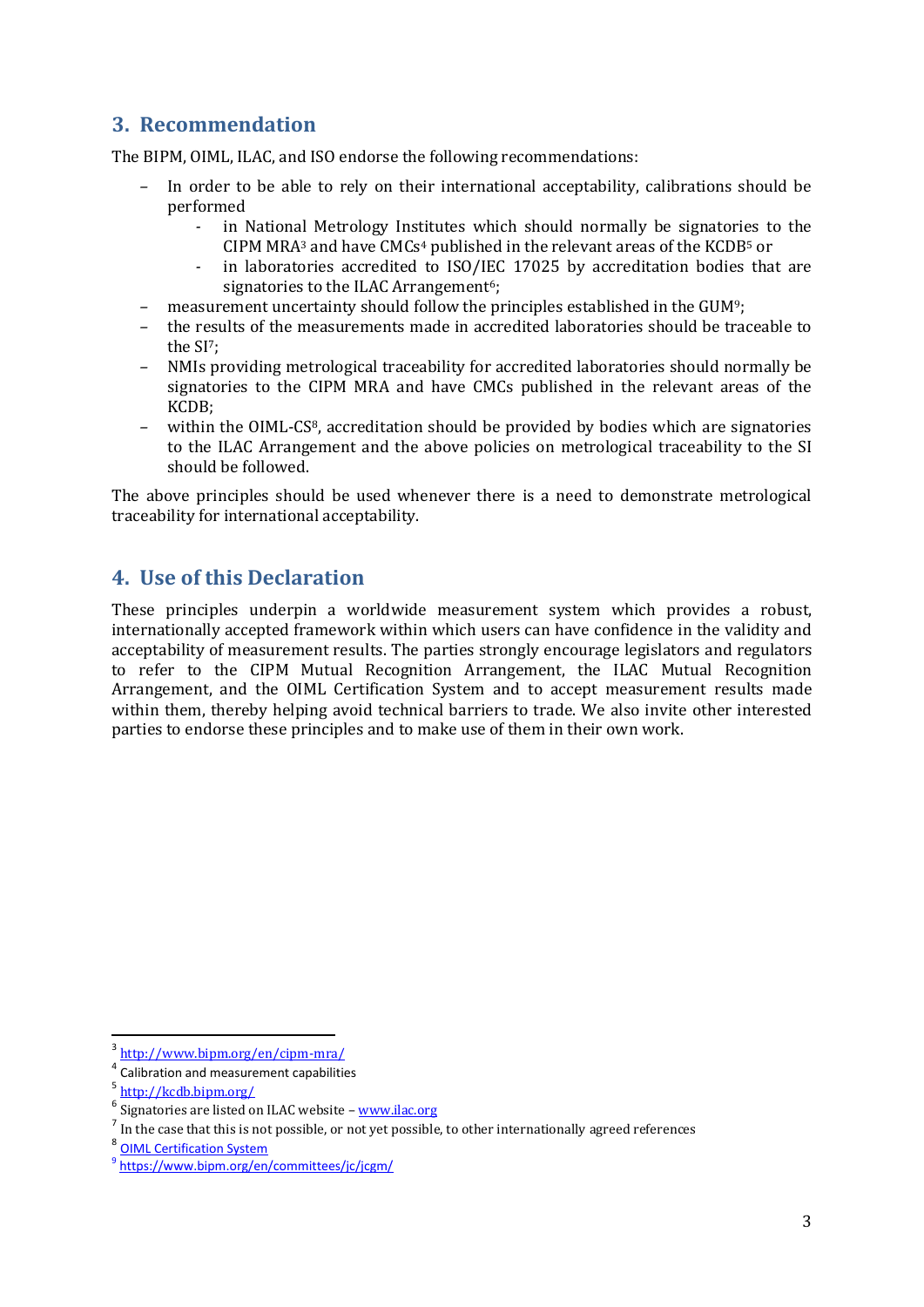## **5. Parties involved**

The establishment and application of this declaration requires the involvement of a number of parties:

The **International Bureau of Weights and Measures (BIPM)** has the mission of establishing worldwide uniformity of measurement and the General Conference on Weights and Measures (CGPM) has the authority of approving the definitions of the SI. The BIPM, under the responsibility of the International Committee for Weights and Measures (CIPM) publishes the "SI brochure", which is an essential reference document for the application and correct use of the SI units.

The National Metrology Institutes (NMIs) are tasked with the realization, maintenance, improvement and dissemination of the SI units via traceable calibration and measurement services based on their Calibration and Measurement Capabilities (CMCs).

The International Committee for Weights and Measures (CIPM), recognizing the need to demonstrate, unambiguously, the equivalence of such national realizations of the SI units, and therefore of the calibration certificates issued by NMIs, drew up a Mutual Recognition Arrangement. This "CIPM MRA" provides a framework within which all participants validate and recognize the CMCs of other participants. These peer-reviewed CMCs are listed in the BIPM's key comparison database (KCDB). To provide the technical basis for this listing, participating NMIs are required to take part in regular "key comparisons" of national measurement standards and have their CMC claims validated through the peer review process of the CIPM MRA. This process includes the approval of a reviewed quality system (accredited or self-declared), which conforms to appropriate internationally recognized standards, usually ISO/IEC 17025 for calibration and ISO 17034 for the production and certification of reference materials. The CIPM MRA is coordinated by the BIPM under the authority of the CIPM.

The **International Organisation of Legal Metrology (OIML)** promotes the global harmonization of legal metrology laws and procedures and provides its Members with guidance with respect to their national legislation, including that measurements used for trade and regulatory purposes should be made using standards legally traceable to the SI5. It has developed a world-wide technical infrastructure that provides its Members with metrological guidelines for the alignment of national requirements concerning the manufacture and use of regulated measuring instruments. This infrastructure supports the legal traceability of measurements used in regulated activities such as trade, health care, monitoring the environment, etc. OIML has also introduced an OIML Certification System (OIML-CS) within which a Declaration can be signed whereby signatories declare mutual confidence in the OIML type evaluation reports underpinning OIML Certificates issued on the basis of the requirements described in an OIML Recommendation. OIML Issuing Authorities and their associated test laboratories who issue OIML Certificates under Scheme A of the OIML-CS shall have their quality systems evaluated either by accreditation bodies or by peer assessment. The OIML-CS replaces two previous certificate systems; the OIML Basic Certificate System and the OIML Mutual Acceptance Arrangement (MAA).

The **International Laboratory Accreditation Cooperation (ILAC)** is the global association for the accreditation of laboratories, inspection bodies, proficiency testing providers and reference material producers, with a membership consisting of accreditation bodies and stakeholder organisations throughout the world. ILAC facilitates trade and supports regulators by operating a worldwide mutual recognition arrangement – the ILAC Arrangement - among Accreditation Bodies (ABs) that are subject to regular peer reviews. The signatory status of the ABs that are signatories to the ILAC Arrangement is available from **www.ilac.org** and the data, calibration and test results issued by accredited laboratories and inspection bodies are accepted globally via the ILAC Arrangement.

Accredited laboratories and inspection bodies are required to comply with appropriate international standards including requirements for metrological traceability and measurement uncertainty.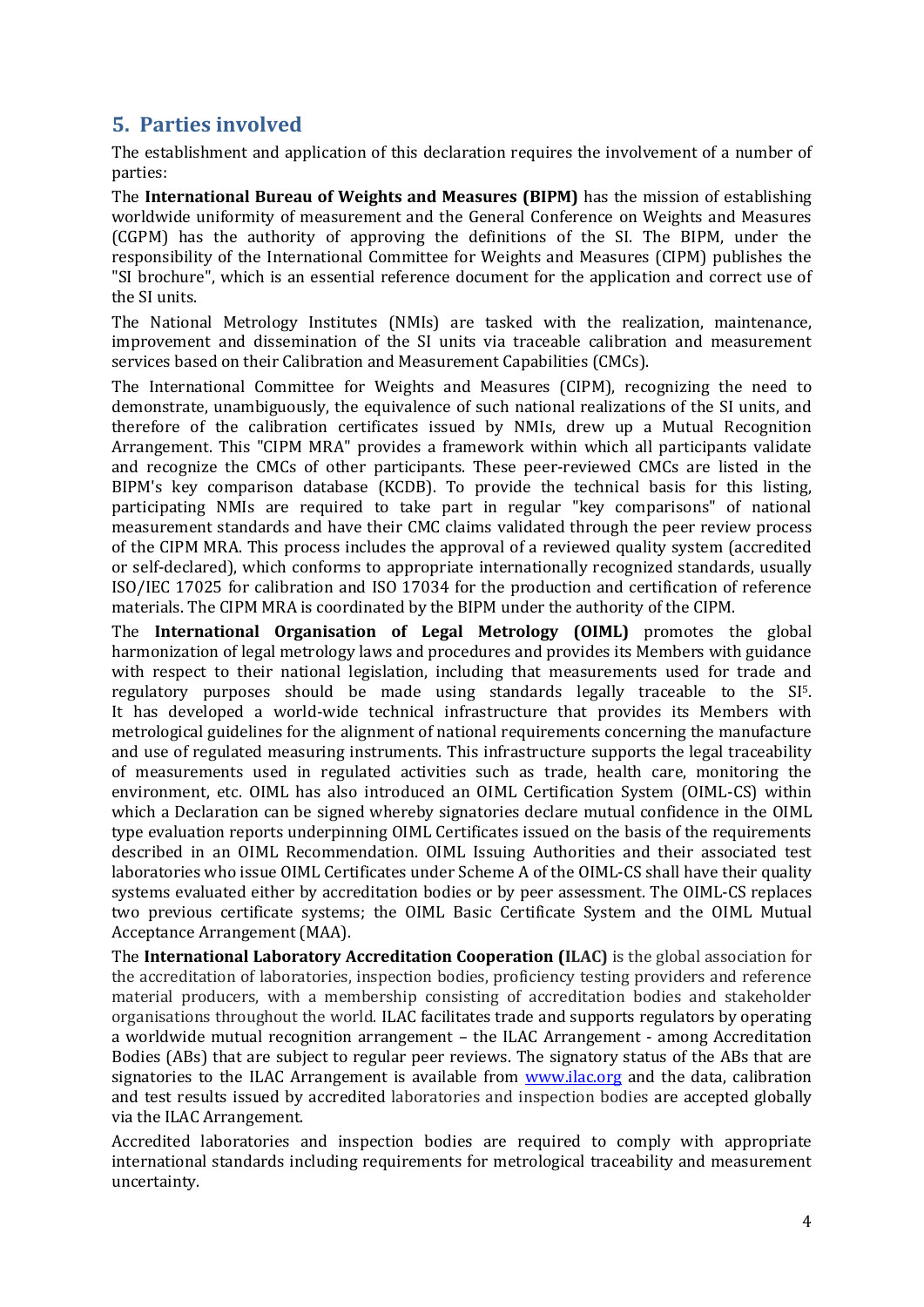The **International Organization for Standardization (ISO),** ISO is an independent, nongovernmental international organization with a membership of national standards bodies.

Through its members, it brings together experts to share knowledge and develop voluntary, consensus-based, market relevant International Standards that support innovation and provide solutions to global challenges.

ISO publishes a range of standards that apply to manufacture and testing of various products, and the provision of services. In many cases, calibration and testing form an integral part of the requirements of the standards. ISO harmonizes its terminology with the VIM and frequently incorporates measurement-related clauses in these standards. As ISO is responsible, together with the International Electrotechnical Commission, (IEC), for ISO/IEC 17025 it endorses the principle of traceable measurement to the SI. ISO works closely with the IEC, which has general responsibility for electrical standards, and the International Telecommunication Union (ITU), which has general responsibility for telecommunication standards. ISO, IEC and ITU work cooperatively through the World Standards Cooperation (WSC).